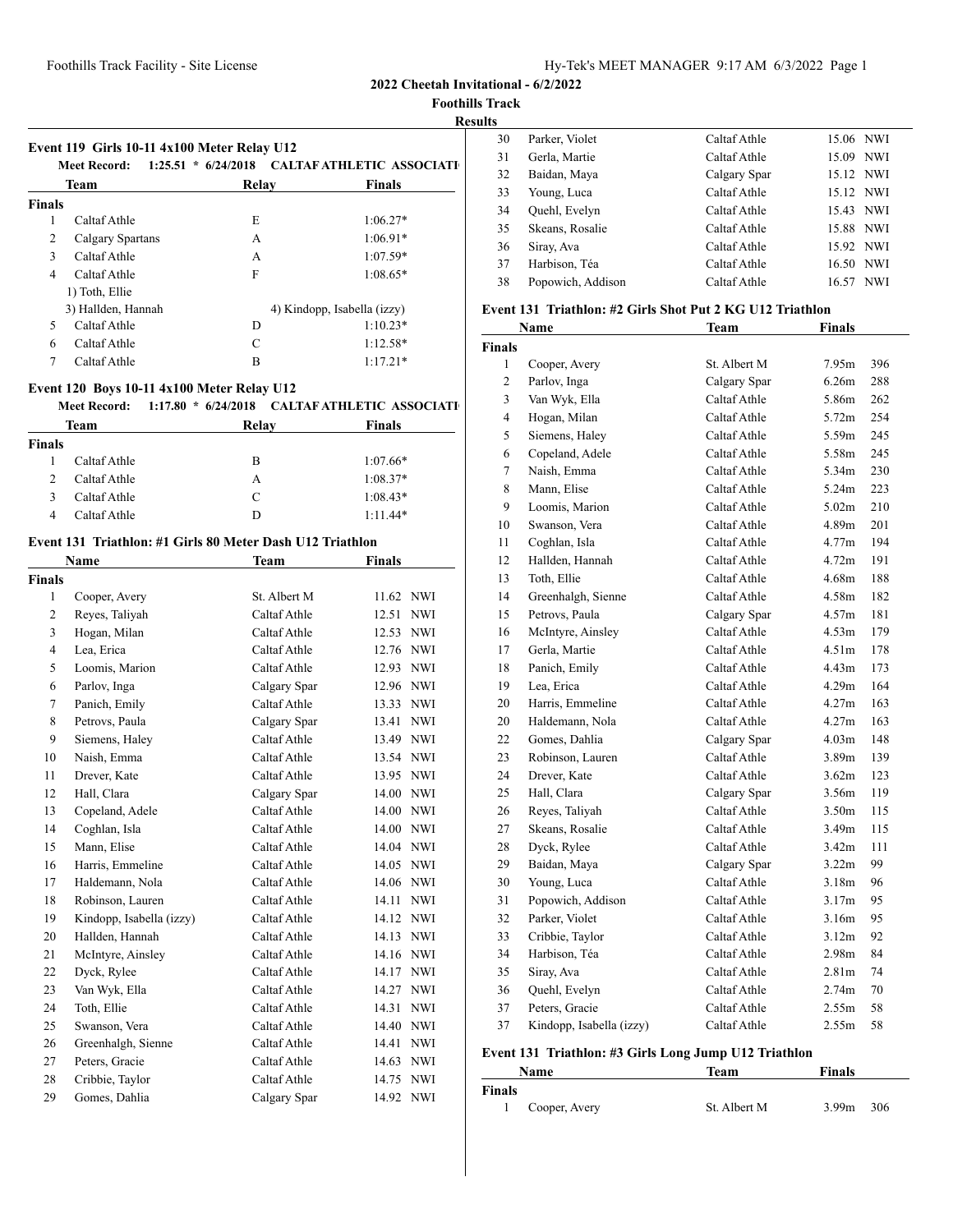**2022 Cheetah Invitational - 6/2/2022**

**Foothills Track Results**

|                | Finals  (Event 131 Triathlon: #3 Girls Long Jump U12 Triathlon) |              |                   |            |
|----------------|-----------------------------------------------------------------|--------------|-------------------|------------|
|                | <b>Name</b>                                                     | Team         | Finals            |            |
| $\overline{c}$ | Panich, Emily                                                   | Caltaf Athle | 3.54 <sub>m</sub> | 208        |
| $\overline{3}$ | Loomis, Marion                                                  | Caltaf Athle | 3.48 <sub>m</sub> | 196        |
| $\overline{4}$ | Parlov, Inga                                                    | Calgary Spar | 3.39 <sub>m</sub> | 178        |
| 5              | Hogan, Milan                                                    | Caltaf Athle | 3.37 <sub>m</sub> | 174        |
| 6              | Copeland, Adele                                                 | Caltaf Athle | 3.32 <sub>m</sub> | 165        |
| 7              | Lea, Erica                                                      | Caltaf Athle | 3.25m             | 151        |
| 8              | Naish, Emma                                                     | Caltaf Athle | 3.15m             | 133        |
| 9              | Reyes, Taliyah                                                  | Caltaf Athle | 3.12 <sub>m</sub> | 128        |
| 10             | Coghlan, Isla                                                   | Caltaf Athle | 3.11 <sub>m</sub> | 126        |
| 11             | Petrovs, Paula                                                  | Calgary Spar | 3.09 <sub>m</sub> | 122        |
| 12             | Robinson, Lauren                                                | Caltaf Athle | 3.02 <sub>m</sub> | 110        |
| 13             | McIntyre, Ainsley                                               | Caltaf Athle | 3.01 <sub>m</sub> | 109        |
| 14             | Harris, Emmeline                                                | Caltaf Athle | 2.96m             | 100        |
| 15             | Hallden, Hannah                                                 | Caltaf Athle | 2.95m             | 99         |
| 16             | Greenhalgh, Sienne                                              | Caltaf Athle | 2.91 <sub>m</sub> | 92         |
| 16             | Swanson, Vera                                                   | Caltaf Athle | 2.91m             | 92         |
| 16             | Siemens, Haley                                                  | Caltaf Athle | 2.91 <sub>m</sub> | 92         |
| 19             | Cribbie, Taylor                                                 | Caltaf Athle | 2.84 <sub>m</sub> | 81         |
| 19             | Mann, Elise                                                     | Caltaf Athle | 2.84 <sub>m</sub> | 81         |
| 21             | Van Wyk, Ella                                                   | Caltaf Athle | 2.81 <sub>m</sub> | 76         |
| 22             | Hall, Clara                                                     | Calgary Spar | 2.79 <sub>m</sub> | 73         |
| 23             | Parker, Violet                                                  | Caltaf Athle | 2.67m             | 56         |
| 23             | Gomes, Dahlia                                                   | Calgary Spar | 2.67 <sub>m</sub> | 56         |
| 25             | Toth, Ellie                                                     | Caltaf Athle | 2.61 <sub>m</sub> | 48         |
| 26             | Drever, Kate                                                    | Caltaf Athle | 2.60 <sub>m</sub> | 46         |
| 26             | Kindopp, Isabella (izzy)                                        | Caltaf Athle | 2.60 <sub>m</sub> | 46         |
| 28             | Haldemann, Nola                                                 | Caltaf Athle | 2.59 <sub>m</sub> | 45         |
| 29             | Gerla, Martie                                                   | Caltaf Athle | 2.56m             | 41         |
| 29             | Baidan, Maya                                                    | Calgary Spar | 2.56m             | 41         |
| 31             | Dyck, Rylee                                                     | Caltaf Athle | 2.47 <sub>m</sub> | 30         |
| 32             | Young, Luca                                                     | Caltaf Athle | 2.41 <sub>m</sub> | 23         |
| 33             | Quehl, Evelyn                                                   | Caltaf Athle | 2.32 <sub>m</sub> | 14         |
| 34             | Skeans, Rosalie                                                 | Caltaf Athle | 2.27m             | 10         |
| 35             | Popowich, Addison                                               | Caltaf Athle | 2.22m             | 6          |
| 36             | Harbison, Téa                                                   | Caltaf Athle | $2.12m$ NWI       |            |
| 37             | Siray, Ava                                                      | Caltaf Athle | 2.10m NWI         |            |
| 38             | Peters, Gracie                                                  | Caltaf Athle | 1.56m             | <b>NWI</b> |

# **Event 132 Triathlon: #1 Boys 80 Meter Dash U12 Triathlon**

|               | Name               | Team         | <b>Finals</b> |
|---------------|--------------------|--------------|---------------|
| <b>Finals</b> |                    |              |               |
| 1             | Warne, Fraser      | Caltaf Athle | 12.27 NWI     |
| 2             | Klein, Isaiah      | Caltaf Athle | 12.65 NWI     |
| 3             | Vataman, Fabian    | Caltaf Athle | 12.81 NWI     |
| 4             | Mouck, Arden       | Caltaf Athle | 12.85 NWI     |
| 5             | Sutherland, Declan | Passtrak     | 13.22 NWI     |
| 6             | Hermary, Drew      | Caltaf Athle | 13.30 NWI     |
| 7             | Ku, William        | Caltaf Athle | 13.31 NWI     |
| 8             | Serl, Garrett      | Caltaf Athle | 13.46 NWI     |
| 9             | Ehirhieme, Uyi     | Caltaf Athle | 13.50 NWI     |
| 10            | Cysouw, Isaac      | Caltaf Athle | 13.66 NWI     |
| 11            | Emberly, Nicholas  | Unattached A | 13.66 NWI     |
| 12            | Elhanbouly, Omar   | Calgary Spar | NWI<br>13.71  |
| 13            | Kozdial, Corey     | Caltaf Athle | 13.77 NWI     |

| ີ |    |                   |              |           |     |
|---|----|-------------------|--------------|-----------|-----|
|   | 14 | Pritchard, Maxime | Caltaf Athle | 13.83 NWI |     |
|   | 15 | Stubis, Dominik   | Calgary Spar | 14.14 NWI |     |
|   | 16 | Swan, Ryland      | Caltaf Athle | 14.18 NWI |     |
|   | 17 | Humble, Jediah    | Caltaf Athle | 14.25 NWI |     |
|   | 18 | Macphie, Lachlan  | Caltaf Athle | 14.32 NWI |     |
|   | 19 | Solobay, Marc     | Caltaf Athle | 14.34 NWI |     |
|   | 20 | Causton, Spencer  | Caltaf Athle | 14.38 NWI |     |
|   | 21 | Hendrick, Cameron | Caltaf Athle | 14.41 NWI |     |
|   | 22 | Hallden, Reed     | Caltaf Athle | 14.92 NWI |     |
|   | 23 | Kellow, Noel      | Caltaf Athle | 14.97     | NWI |
|   | 24 | Galo, Tomas       | Caltaf Athle | 15.43 NWI |     |
|   | 25 | Navratil, Markus  | Caltaf Athle | 16.13 NWI |     |
|   |    |                   |              |           |     |

## **Event 132 Triathlon: #2 Boys Shot Put 2 KG U12 Triathlon**

|                | <b>Name</b>        | Team         | Finals            |     |
|----------------|--------------------|--------------|-------------------|-----|
| <b>Finals</b>  |                    |              |                   |     |
| 1              | Cysouw, Isaac      | Caltaf Athle | 8.84m             | 416 |
| 2              | Sutherland, Declan | Passtrak     | 6.90 <sub>m</sub> | 301 |
| 3              | Warne, Fraser      | Caltaf Athle | 6.54m             | 280 |
| $\overline{4}$ | Mouck, Arden       | Caltaf Athle | 6.38 <sub>m</sub> | 271 |
| 5              | Ehirhieme, Uvi     | Caltaf Athle | 6.22m             | 262 |
| 6              | Pritchard, Maxime  | Caltaf Athle | 6.18m             | 259 |
| 7              | Ku, William        | Caltaf Athle | 5.92 <sub>m</sub> | 244 |
| 8              | Hermary, Drew      | Caltaf Athle | 5.86m             | 241 |
| 9              | Kozdial, Corey     | Caltaf Athle | 5.74m             | 234 |
| 10             | Emberly, Nicholas  | Unattached A | 5.62m             | 227 |
| 11             | Stubis, Dominik    | Calgary Spar | 5.21 <sub>m</sub> | 203 |
| 12             | Elhanbouly, Omar   | Calgary Spar | 5.19m             | 202 |
| 13             | Causton, Spencer   | Caltaf Athle | 5.06m             | 194 |
| 14             | Vataman, Fabian    | Caltaf Athle | 4.95m             | 188 |
| 15             | Humble, Jediah     | Caltaf Athle | 4.77m             | 178 |
| 16             | Swan, Ryland       | Caltaf Athle | 4.74 <sub>m</sub> | 176 |
| 17             | Hendrick, Cameron  | Caltaf Athle | 4.71 <sub>m</sub> | 174 |
| 18             | Klein, Isaiah      | Caltaf Athle | 4.69m             | 173 |
| 19             | Galo, Tomas        | Caltaf Athle | 4.61 <sub>m</sub> | 169 |
| 20             | Solobay, Marc      | Caltaf Athle | 4.53m             | 164 |
| 21             | Kellow, Noel       | Caltaf Athle | 4.52m             | 164 |
| 22             | Hallden, Reed      | Caltaf Athle | 4.48m             | 161 |
| 23             | Macphie, Lachlan   | Caltaf Athle | 4.34 <sub>m</sub> | 153 |
| 24             | Serl, Garrett      | Caltaf Athle | 4.00 <sub>m</sub> | 134 |
| 25             | Navratil, Markus   | Caltaf Athle | 3.29 <sub>m</sub> | 94  |

## **Event 132 Triathlon: #3 Boys Long Jump U12 Triathlon**

|               | Name               | Team         | <b>Finals</b>     |     |
|---------------|--------------------|--------------|-------------------|-----|
| <b>Finals</b> |                    |              |                   |     |
| 1             | Warne, Fraser      | Caltaf Athle | 3.56m             | 139 |
| 2             | Causton, Spencer   | Caltaf Athle | 3.48m             | 127 |
| 3             | Mouck, Arden       | Caltaf Athle | 3.46m             | 125 |
| 4             | Vataman, Fabian    | Caltaf Athle | 3.45m             | 123 |
| 5             | Klein, Isaiah      | Caltaf Athle | 3.44m             | 122 |
| 6             | Sutherland, Declan | Passtrak     | 3.35 <sub>m</sub> | 110 |
| 6             | Hermary, Drew      | Caltaf Athle | 3.35 <sub>m</sub> | 110 |
| 8             | Elhanbouly, Omar   | Calgary Spar | 3.27 <sub>m</sub> | 99  |
| 9             | Serl, Garrett      | Caltaf Athle | 3.25m             | 96  |
| 10            | Ku, William        | Caltaf Athle | 3.24 <sub>m</sub> | 95  |
| 11            | Pritchard, Maxime  | Caltaf Athle | 3.12 <sub>m</sub> | 80  |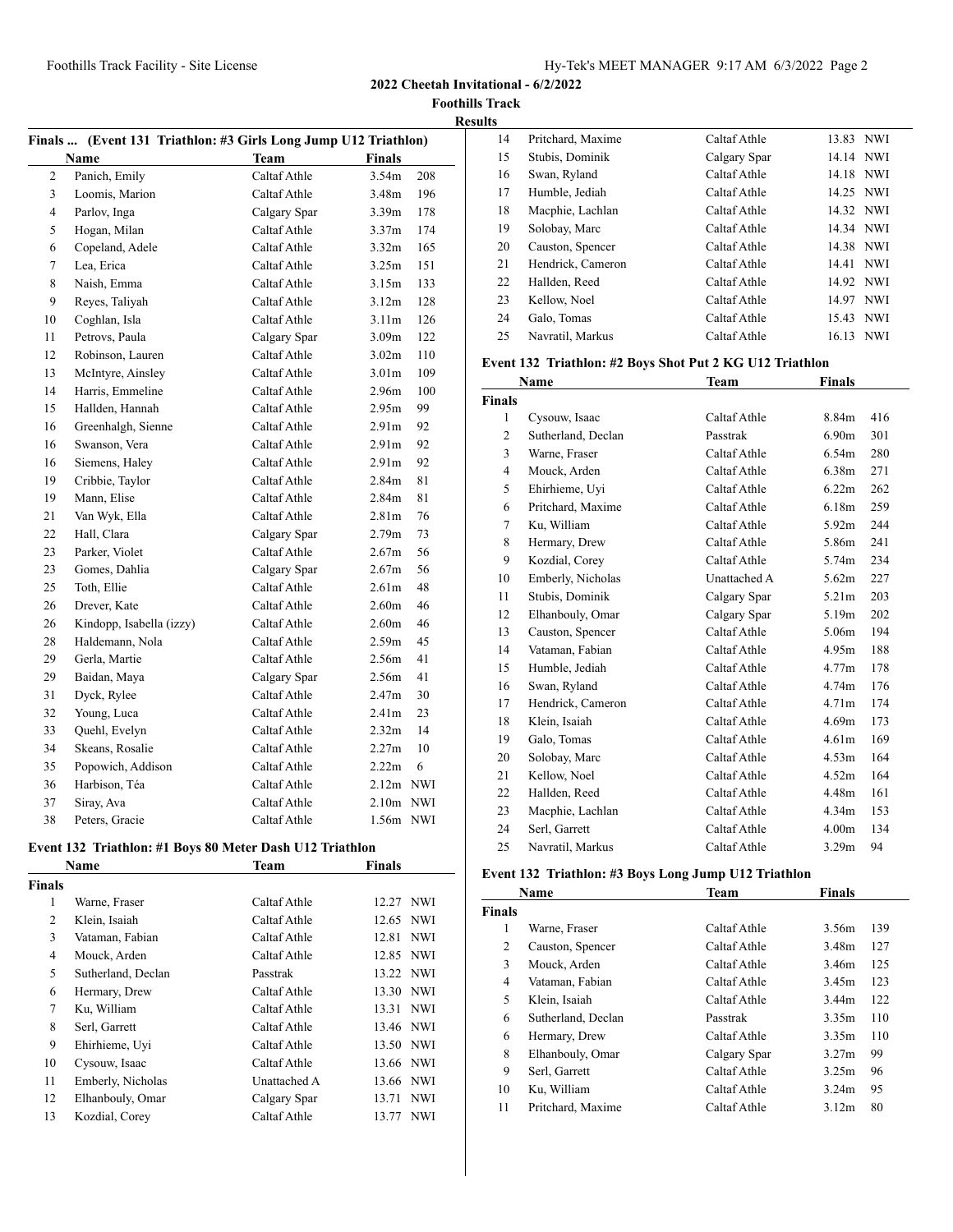**2022 Cheetah Invitational - 6/2/2022**

**Foothills Track**

**Results Finals ... (Event 132 Triathlon: #3 Boys Long Jump U12 Triathlon) Name Team Finals**  Kozdial, Corey Caltaf Athle 3.12m 80 Swan, Ryland Caltaf Athle 3.11m 79 Humble, Jediah Caltaf Athle 3.00m 66 Macphie, Lachlan Caltaf Athle 2.99m 65 Stubis, Dominik Calgary Spar 2.93m 58 Ehirhieme, Uyi Caltaf Athle 2.89m 53 Hallden, Reed Caltaf Athle 2.87m 51 Hendrick, Cameron Caltaf Athle 2.87m 51 Emberly, Nicholas Unattached A 2.86m 50 21 Galo, Tomas Caltaf Athle 2.67m 31 21 Solobay, Marc Caltaf Athle 2.67m 31 Navratil, Markus Caltaf Athle 2.61m 25 24 Kellow, Noel Caltaf Athle 2.39m 8

#### **Event 221 Triathlon: #1 Girls 60 Meter Dash U10 Triathlon**

|                | <b>Name</b>          | Team         | <b>Finals</b> |            |
|----------------|----------------------|--------------|---------------|------------|
| <b>Finals</b>  |                      |              |               |            |
| 1              | Glemser, Shauna      | Calgary Spar | 10.24         | 289        |
| 2              | Boire, Aspen         | Caltaf Athle | 10.48         | 245        |
| 3              | Ripley, Kaydence     | Caltaf Athle | 10.65         | 216        |
| $\overline{4}$ | Forma, Ella          | Caltaf Athle | 10.67         | 213        |
| 5              | Van Wyk, Adalyn      | Caltaf Athle | 10.71         | 206        |
| 6              | O'Shaughnessy, Julia | Caltaf Athle | 10.96         | 167        |
| 7              | Cassell, Anna        | Caltaf Athle | 11.12         | 144        |
| 8              | Cysouw, Brinley      | Caltaf Athle | 11.21         | 132        |
| 9              | Bennett, Lauren      | Caltaf Athle | 11.27         | 124        |
| 10             | Vantura, Lilian      | Caltaf Athle | 11.34         | 115        |
| 11             | Kershaw, Dylan       | Caltaf Athle | 11.40         | 107        |
| 12             | Quarin, Evyn         | Caltaf Athle | 11.45         | 101        |
| 13             | Hogan, Eden          | Caltaf Athle | 11.58         | 86         |
| 14             | Hall, Willow         | Calgary Spar | 11.68         | 76         |
| 15             | Bradford, Adelaide   | Caltaf Athle | 11.69         | 75         |
| 16             | Donaldson, Lucy      | Caltaf Athle | 11.72         | 72         |
| 17             | Shouldice, Lyla      | Caltaf Athle | 11.79         | 65         |
| 18             | Sarnecki, Myla       | Caltaf Athle | 11.98         | 47         |
| 19             | Grunewald, Hannah    | Caltaf Athle | 12.28         | 25         |
| 20             | Dyck, Nora           | Caltaf Athle | 12.56         | 10         |
| 21             | Sutherland, Nahanni  | Passtrak     | 12.58         | 9          |
| 22             | Popowich, Nora       | Caltaf Athle | 12.69         | 5          |
| 23             | Campbell, Molly      | Caltaf Athle | 12.75         | 3          |
| 24             | Rusling, Charlie     | Caltaf Athle | 12.76         | 3          |
| 25             | Huse, Thea           | Caltaf Athle | 12.89         | <b>NWI</b> |

## **Event 221 Triathlon: #2 Girls Long Jump U10 Triathlon**

|        | <b>Name</b>      | Team         | <b>Finals</b>     |     |
|--------|------------------|--------------|-------------------|-----|
| Finals |                  |              |                   |     |
| 1      | Glemser, Shauna  | Calgary Spar | 3.23m             | 148 |
| 2      | Ripley, Kaydence | Caltaf Athle | 3.05m             | 116 |
| 3      | Boire, Aspen     | Caltaf Athle | 3.00 <sub>m</sub> | 107 |
| 4      | Forma, Ella      | Caltaf Athle | 2.96m             | 100 |
| 5      | Cysouw, Brinley  | Caltaf Athle | 2.91 <sub>m</sub> | 92  |
| 6      | Vantura, Lilian  | Caltaf Athle | 2.82 <sub>m</sub> | 78  |
| 7      | Quarin, Evyn     | Caltaf Athle | 2.76m             | 69  |
| 8      | Cassell, Anna    | Caltaf Athle | 2.73m             | 65  |

| ᅜ  |                      |              |                   |    |
|----|----------------------|--------------|-------------------|----|
| 9  | Van Wyk, Adalyn      | Caltaf Athle | 2.70 <sub>m</sub> | 60 |
| 10 | Kershaw, Dylan       | Caltaf Athle | 2.68 <sub>m</sub> | 57 |
| 11 | Grunewald, Hannah    | Caltaf Athle | 2.60 <sub>m</sub> | 46 |
| 11 | Bennett, Lauren      | Caltaf Athle | 2.60 <sub>m</sub> | 46 |
| 13 | Hogan, Eden          | Caltaf Athle | 2.44 <sub>m</sub> | 27 |
| 14 | Sutherland, Nahanni  | Passtrak     | 2.43 <sub>m</sub> | 26 |
| 15 | Hall, Willow         | Calgary Spar | 2.40 <sub>m</sub> | 22 |
| 16 | Rusling, Charlie     | Caltaf Athle | 2.38 <sub>m</sub> | 20 |
| 17 | Shouldice, Lyla      | Caltaf Athle | 2.37 <sub>m</sub> | 19 |
| 18 | Donaldson, Lucy      | Caltaf Athle | 2.35m             | 17 |
| 19 | O'Shaughnessy, Julia | Caltaf Athle | 2.24 <sub>m</sub> | 7  |
| 20 | Huse, Thea           | Caltaf Athle | 2.23 <sub>m</sub> | 7  |
| 21 | Sarnecki, Myla       | Caltaf Athle | 2.21 <sub>m</sub> | 5  |
| 22 | Popowich, Nora       | Caltaf Athle | $2.11m$ NWI       |    |
| 23 | Campbell, Molly      | Caltaf Athle | $2.07m$ NWI       |    |
| 24 | Dyck, Nora           | Caltaf Athle | $1.96m$ NWI       |    |
| 25 | Bradford, Adelaide   | Caltaf Athle | 1.88m NWI         |    |

#### **Event 221 Triathlon: #3 Girls Shot Put 2 KG U10 Triathlon**

|                | Name                 | Team         | Finals            |     |
|----------------|----------------------|--------------|-------------------|-----|
| <b>Finals</b>  |                      |              |                   |     |
| 1              | Sutherland, Nahanni  | Passtrak     | 4.21m             | 159 |
| $\overline{2}$ | Ripley, Kaydence     | Caltaf Athle | 4.07 <sub>m</sub> | 150 |
| 3              | Quarin, Evyn         | Caltaf Athle | 3.89 <sub>m</sub> | 139 |
| 4              | Van Wyk, Adalyn      | Caltaf Athle | 3.82 <sub>m</sub> | 135 |
| 5              | Glemser, Shauna      | Calgary Spar | 3.76m             | 131 |
| 6              | Grunewald, Hannah    | Caltaf Athle | 3.60 <sub>m</sub> | 122 |
| 7              | Cysouw, Brinley      | Caltaf Athle | 3.53 <sub>m</sub> | 117 |
| 8              | Forma, Ella          | Caltaf Athle | 3.50 <sub>m</sub> | 115 |
| 9              | Bradford, Adelaide   | Caltaf Athle | 3.43 <sub>m</sub> | 111 |
| 10             | Boire, Aspen         | Caltaf Athle | 3.34 <sub>m</sub> | 106 |
| 11             | Huse, Thea           | Caltaf Athle | 3.26m             | 101 |
| 12             | Kershaw, Dylan       | Caltaf Athle | 3.12 <sub>m</sub> | 92  |
| 13             | O'Shaughnessy, Julia | Caltaf Athle | 3.10 <sub>m</sub> | 91  |
| 14             | Donaldson, Lucy      | Caltaf Athle | 3.03 <sub>m</sub> | 87  |
| 15             | Rusling, Charlie     | Caltaf Athle | 2.92 <sub>m</sub> | 80  |
| 16             | Cassell, Anna        | Caltaf Athle | 2.82 <sub>m</sub> | 74  |
| 17             | Hall, Willow         | Calgary Spar | 2.79 <sub>m</sub> | 73  |
| 18             | Hogan, Eden          | Caltaf Athle | 2.76m             | 71  |
| 19             | Bennett, Lauren      | Caltaf Athle | 2.62m             | 63  |
| 20             | Campbell, Molly      | Caltaf Athle | 2.60 <sub>m</sub> | 61  |
| 21             | Shouldice, Lyla      | Caltaf Athle | 2.50 <sub>m</sub> | 56  |

#### **Event 222 Triathlon: #1 Boys 60 Meter Dash U10 Triathlon**

|               | Name                   | Team         | <b>Finals</b> |     |
|---------------|------------------------|--------------|---------------|-----|
| <b>Finals</b> |                        |              |               |     |
| 1             | McLean, Joshua         | Caltaf Athle | 10.01         | 119 |
| 2             | Baker, Christian       | Caltaf Athle | 10.04         | 115 |
| 3             | Grinder-Naraine, Dylan | Caltaf Athle | 10.24         | 88  |
| 4             | McLean, Fraser         | Caltaf Athle | 10.28         | 83  |
| 5             | Paterson, Lucas        | Unattached   | 10.70         | 38  |
| 6             | Humble, Felix          | Caltaf Athle | 10.70         | 38  |
| 7             | Duma, Santiago         | Caltaf Athle | 10.82         | 28  |
| 8             | Dixon, Reese           | Caltaf Athle | 11.12         | 10  |
| 9             | McKenna, Henry         | Caltaf Athle | 11.12         | 10  |
| 10            | Kassam, Izmir          | Calgary Spar | 11.37         |     |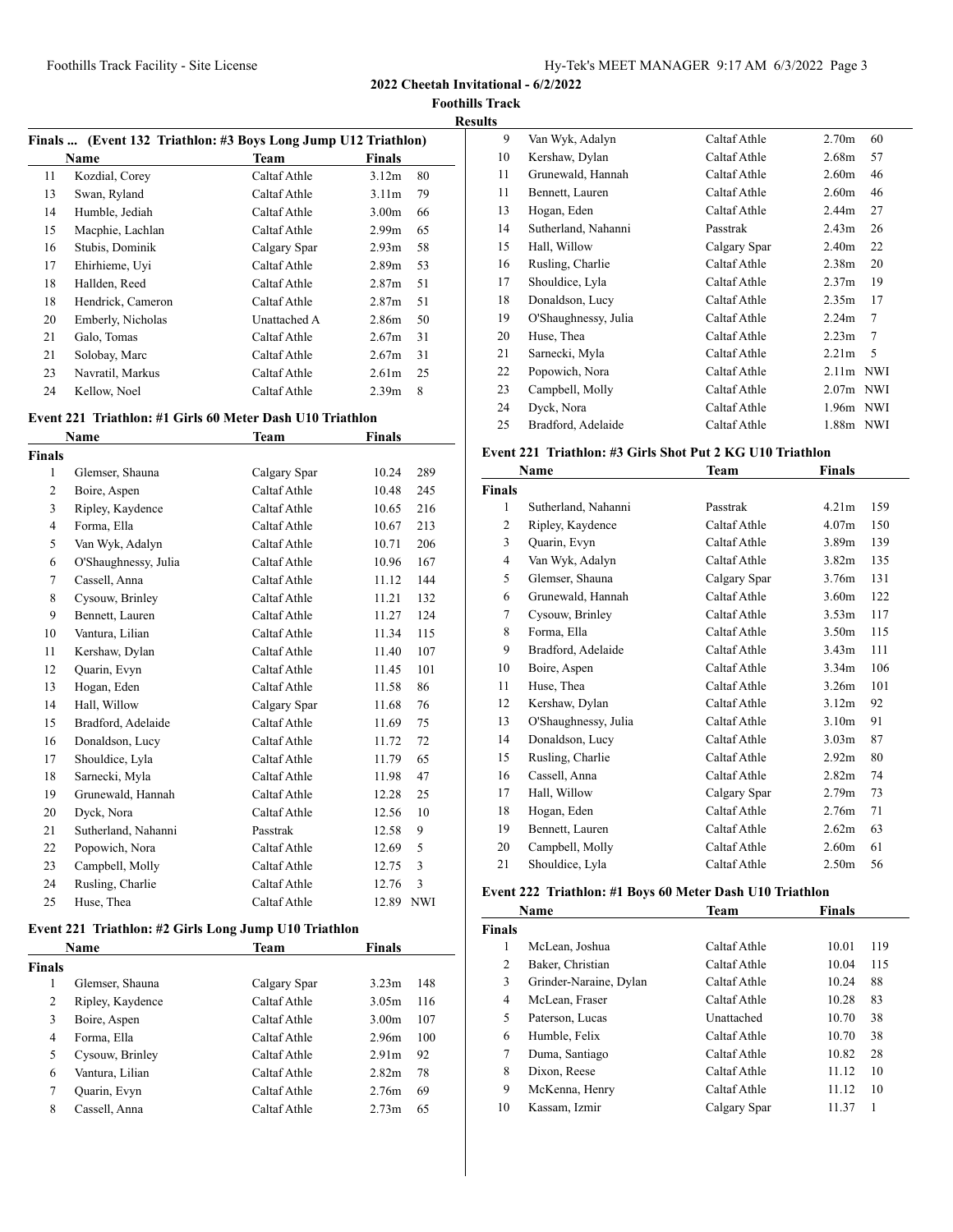**2022 Cheetah Invitational - 6/2/2022**

**Foothills Track**

## **Results**

|    |                  | Finals  (Event 222 Triathlon: #1 Boys 60 Meter Dash U10 Triathlon) |               |            |
|----|------------------|--------------------------------------------------------------------|---------------|------------|
|    | <b>Name</b>      | Team                                                               | <b>Finals</b> |            |
| 11 | Jarman, Matthew  | Caltaf Athle                                                       | 11.48 NWI     |            |
| 12 | Sharpe, Evan     | Caltaf Athle                                                       | 11.48 NWI     |            |
| 13 | Parmar, Shailen  | Caltaf Athle                                                       | 11.51 NWI     |            |
| 14 | Young, Jameson   | Caltaf Athle                                                       | 11.61 NWI     |            |
| 15 | Barton, Duncan   | Caltaf Athle                                                       | 11.72 NWI     |            |
| 16 | Miller, Freddy   | Caltaf Athle                                                       | 11.78 NWI     |            |
| 17 | Schwonik, Simon  | Unattached                                                         | 11.94 NWI     |            |
| 18 | Underwood, Gavin | Caltaf Athle                                                       | 12.06 NWI     |            |
| 19 | Downey, Adrian   | Calgary Spar                                                       | 12.29         | <b>NWI</b> |

## **Event 222 Triathlon: #2 Boys Long Jump U10 Triathlon**

|                | Name                   | Team         | Finals                   |  |
|----------------|------------------------|--------------|--------------------------|--|
| Finals         |                        |              |                          |  |
| 1              | Grinder-Naraine, Dylan | Caltaf Athle | 3.54 <sub>m</sub><br>136 |  |
| $\overline{2}$ | McLean, Joshua         | Caltaf Athle | 3.22 <sub>m</sub><br>93  |  |
| 3              | Duma, Santiago         | Caltaf Athle | 3.12 <sub>m</sub><br>80  |  |
| 4              | Humble, Felix          | Caltaf Athle | 3.11 <sub>m</sub><br>79  |  |
| 5              | Dixon, Reese           | Caltaf Athle | 53<br>2.89 <sub>m</sub>  |  |
| 6              | McLean, Fraser         | Caltaf Athle | 51<br>2.87 <sub>m</sub>  |  |
| 7              | Sharpe, Evan           | Caltaf Athle | 2.86m<br>50              |  |
| 8              | Kassam, Izmir          | Calgary Spar | 2.79 <sub>m</sub><br>43  |  |
| 9              | Paterson, Lucas        | Unattached   | 39<br>2.75m              |  |
| 10             | Jarman, Matthew        | Caltaf Athle | 32<br>2.68 <sub>m</sub>  |  |
| 11             | Baker, Christian       | Caltaf Athle | 2.67 <sub>m</sub><br>31  |  |
| 12             | Miller, Freddy         | Caltaf Athle | 23<br>2.58 <sub>m</sub>  |  |
| 13             | Parmar, Shailen        | Caltaf Athle | 19<br>2.53 <sub>m</sub>  |  |
| 14             | Schwonik, Simon        | Unattached   | 18<br>2.52 <sub>m</sub>  |  |
| 15             | Young, Jameson         | Caltaf Athle | 8<br>2.38 <sub>m</sub>   |  |
| 16             | McKenna, Henry         | Caltaf Athle | 2.15m<br>NWI             |  |
| 17             | Underwood, Gavin       | Caltaf Athle | 2.06m NWI                |  |
| 18             | Downey, Adrian         | Calgary Spar | NWI<br>1.81m             |  |
| 19             | Barton, Duncan         | Caltaf Athle | 1.78m NWI                |  |

#### **Event 222 Triathlon: #3 Boys Shot Put 2 KG U10 Triathlon**

|                | Name                   | Team         | Finals            |     |
|----------------|------------------------|--------------|-------------------|-----|
| <b>Finals</b>  |                        |              |                   |     |
| 1              | Baker, Christian       | Caltaf Athle | 5.23 <sub>m</sub> | 204 |
| $\overline{2}$ | McLean, Fraser         | Caltaf Athle | 5.16m             | 200 |
| 3              | Barton, Duncan         | Caltaf Athle | 5.14m             | 199 |
| 4              | Sharpe, Evan           | Caltaf Athle | 4.96m             | 189 |
| 5              | Paterson, Lucas        | Unattached   | 4.87 <sub>m</sub> | 184 |
| 6              | Grinder-Naraine, Dylan | Caltaf Athle | 4.72m             | 175 |
| 7              | Kassam, Izmir          | Calgary Spar | 4.44m             | 159 |
| 8              | McLean, Joshua         | Caltaf Athle | 3.86m             | 126 |
| 9              | Young, Jameson         | Caltaf Athle | 3.61 <sub>m</sub> | 112 |
| 9              | Jarman, Matthew        | Caltaf Athle | 3.61 <sub>m</sub> | 112 |
| 11             | Miller, Freddy         | Caltaf Athle | 3.58 <sub>m</sub> | 110 |
| 12             | Humble, Felix          | Caltaf Athle | 3.51 <sub>m</sub> | 106 |
| 13             | Duma, Santiago         | Caltaf Athle | 3.38 <sub>m</sub> | 99  |
| 14             | Parmar, Shailen        | Caltaf Athle | 3.28 <sub>m</sub> | 94  |
| 15             | Underwood, Gavin       | Caltaf Athle | 3.23 <sub>m</sub> | 91  |
| 16             | Dixon, Reese           | Caltaf Athle | 3.18 <sub>m</sub> | 88  |
| 17             | McKenna, Henry         | Caltaf Athle | 3.15m             | 86  |
| 18             | Downey, Adrian         | Calgary Spar | 2.97 <sub>m</sub> | 77  |

| 19            | Schwonik, Simon                           | Unattached        | 2.86m<br>70   |
|---------------|-------------------------------------------|-------------------|---------------|
|               | Event 223 Girls 6-9 4x100 Meter Relay U10 |                   |               |
|               | <b>Team</b>                               | Relay             | <b>Finals</b> |
| <b>Finals</b> |                                           |                   |               |
| 1             | Caltaf Athle                              | А                 | 1:14.41       |
|               | 1) Donaldson, Lucy                        | 2) Huse, Thea     |               |
|               | 3) Van Wyk, Adalyn                        | 4) Popowich, Nora |               |
| $\mathcal{L}$ | Caltaf Athle                              | C                 | 1:17.56       |
| 3             | Caltaf Athle                              | B                 | 1:18.17       |
|               | Event 224 Boys 6-9 4x100 Meter Relay U10  |                   |               |
|               | <b>Team</b>                               | Relay             | <b>Finals</b> |
| <b>Finals</b> |                                           |                   |               |
| ı             | Caltaf Athle                              | А                 | 1:07.41       |

# Caltaf Athle C 1:15.23

#### **Event 319 Girls 12-13 4x100 Meter Relay U14 Meet Record: 1:00.93** \*  $6/24/2018$  **CALTAF ATHLETIC ASSOCIATI**

2 Caltaf Athle B 1:14.80

| www.neeu<br>.        | $u = u + v + v$ | California control de la control |  |
|----------------------|-----------------|----------------------------------|--|
| Team                 | Relay           | <b>Finals</b>                    |  |
| Finals               |                 |                                  |  |
| Caltaf Athle         | А               | 58.25*                           |  |
| 1) Doering, Carley   |                 | 2) Delorme, Catherine            |  |
| 3) Marchuk, Ella     |                 | 4) Stevenson, Imogen             |  |
| Caltaf Athle         | В               | 1:01.88                          |  |
| 1) Doering, Carley   |                 | 2) Delorme, Catherine            |  |
| $2)$ Morabulz $E11a$ |                 | 1) Starangon Imagan              |  |

# **Event 320 Boys 12-13 4x100 Meter Relay U14**

#### **Meet Record: 1:00.08** \*  $6/24/2018$  **CALTAF ATHLETIC ASSOCIATI**

3) Marchuk, Ella 4) Stevenson, Imogen

| Team             | Relay              | Finals  |
|------------------|--------------------|---------|
| Finals           |                    |         |
| Caltaf Athle     | А                  | 1:02.64 |
| 1) Serl, Weston  | 2) Tang, Christian |         |
| 3) Sharpe, Ryan  | 4) Cataniag, Noah  |         |
| Calgary Spartans | А                  | 1:03.22 |

# **Event 327 Triathlon: #1 Girls 100 Meter Dash U14 Triathlon**

|               | Name                 | <b>Team</b>  | Finals |     |
|---------------|----------------------|--------------|--------|-----|
| <b>Finals</b> |                      |              |        |     |
| 1             | Hindle, Taylor       | Caltaf Athle | 14.64  | 508 |
| 2             | Lexi, Vierling       | Caltaf Athle | 14.88  | 474 |
| 3             | Taylor, Hannah       | Caltaf Athle | 14.95  | 464 |
| 4             | Soum, Samantha       | Caltaf Athle | 15.05  | 450 |
| 5             | Delorme, Catherine   | Caltaf Athle | 15.20  | 430 |
| 6             | Gallivan, Molly      | Calgary Spar | 15.77  | 356 |
| 7             | Turner, Jayda        | Caltaf Athle | 16.06  | 321 |
| 8             | Marchuk, Ella        | Caltaf Athle | 16.19  | 306 |
| 9             | Dwyer, Madison       | Caltaf Athle | 16.42  | 280 |
| 10            | Spanglet, Sophie     | Caltaf Athle | 16.72  | 248 |
| 11            | Samarasekera,, Sofia | Caltaf Athle | 16.80  | 239 |
| 12            | Thomas, Hannah       | Calgary Spar | 17.56  | 167 |